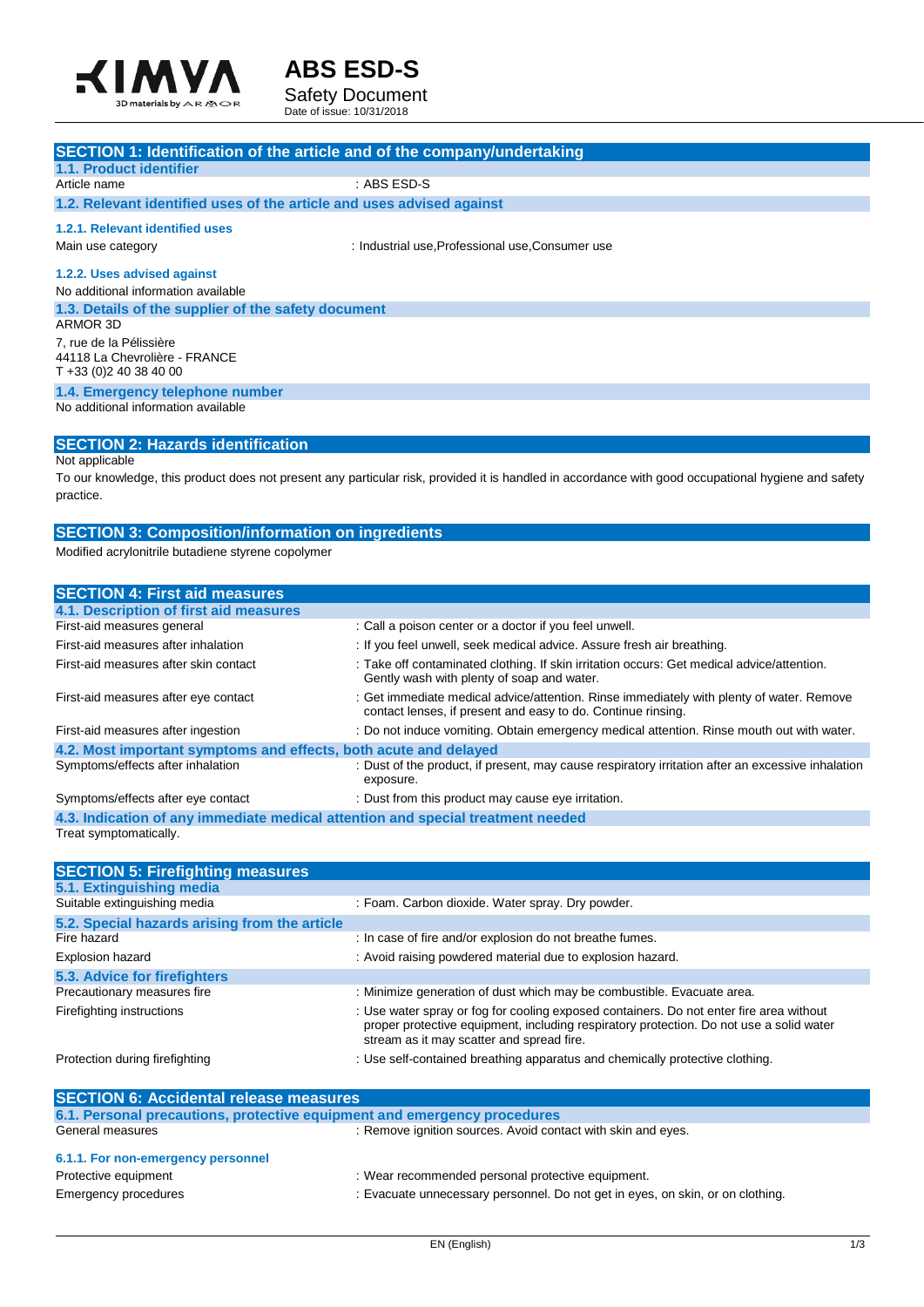# **ABS ESD-S**

# Safety Document

| 6.1.2. For emergency responders                                                                                                               |                                                                                                                                                                                                                                                                                          |  |
|-----------------------------------------------------------------------------------------------------------------------------------------------|------------------------------------------------------------------------------------------------------------------------------------------------------------------------------------------------------------------------------------------------------------------------------------------|--|
| Protective equipment                                                                                                                          | : Breathing apparatus. Use personal protective equipment as required.                                                                                                                                                                                                                    |  |
| <b>Emergency procedures</b>                                                                                                                   | : Evacuate unnecessary personnel. Prevent from entering sewers, basements and workpits,<br>or any place where its accumulation can be dangerous.                                                                                                                                         |  |
| <b>6.2. Environmental precautions</b>                                                                                                         |                                                                                                                                                                                                                                                                                          |  |
| Avoid release to the environment. Prevent from entering sewers, basements and workpits, or any place where its accumulation can be dangerous. |                                                                                                                                                                                                                                                                                          |  |
| 6.3. Methods and material for containment and cleaning up                                                                                     |                                                                                                                                                                                                                                                                                          |  |
| For containment                                                                                                                               | : Collect spillage.                                                                                                                                                                                                                                                                      |  |
| Methods for cleaning up                                                                                                                       | : Mechanically recover the product. Minimize generation of dust. Clean up immediately by<br>sweeping or vacuum.                                                                                                                                                                          |  |
| 6.4. Reference to other sections                                                                                                              |                                                                                                                                                                                                                                                                                          |  |
| No additional information available                                                                                                           |                                                                                                                                                                                                                                                                                          |  |
| <b>SECTION 7: Handling and storage</b>                                                                                                        |                                                                                                                                                                                                                                                                                          |  |
| 7.1. Precautions for safe handling                                                                                                            |                                                                                                                                                                                                                                                                                          |  |
| Additional hazards when processed                                                                                                             | : Dust may form flammable and explosive mixture with air.                                                                                                                                                                                                                                |  |
| Precautions for safe handling                                                                                                                 | : Eliminate all ignition sources if safe to do so. Provide good ventilation in process area to<br>prevent formation of vapour. Take precautionary measures against static discharge. Keep<br>only in original container. Do not get in eyes, on skin, or on clothing.                    |  |
| Hygiene measures                                                                                                                              | : Do not eat, drink or smoke when using this product.                                                                                                                                                                                                                                    |  |
| 7.2. Conditions for safe storage, including any incompatibilities                                                                             |                                                                                                                                                                                                                                                                                          |  |
| Technical measures                                                                                                                            | : Keep in a cool, well-ventilated place away from heat. Take precautionary measures against<br>static discharge.                                                                                                                                                                         |  |
| Storage conditions                                                                                                                            | : Store in original container. Keep cool. Protect from sunlight. Store in a well-ventilated<br>place. Store in a dry place. Keep away from heat, hot surfaces, sparks, open flames and<br>other ignition sources. No smoking. Keep away from ignition sources. Protect from<br>moisture. |  |
| Storage area                                                                                                                                  | : Store in a well-ventilated place. Store away from heat.                                                                                                                                                                                                                                |  |

| <b>SECTION 8: Exposure controls/personal protection</b>                                                                                    |
|--------------------------------------------------------------------------------------------------------------------------------------------|
| <b>8.1. Control parameters</b>                                                                                                             |
| No information available.                                                                                                                  |
| <b>8.2. Exposure controls</b>                                                                                                              |
| Appropriate engineering controls:                                                                                                          |
| Provide adequate ventilation to minimize dust concentrations.                                                                              |
| Hand protection:                                                                                                                           |
| Protective gloves                                                                                                                          |
| Eye protection:                                                                                                                            |
| In case of dust production: protective goggles                                                                                             |
| Skin and body protection:                                                                                                                  |
| Wear suitable protective clothing. Long sleeved protective clothing                                                                        |
| <b>Respiratory protection:</b>                                                                                                             |
| No respiratory protection needed under normal use conditions. Where exposure through inhalation may occur from use, respiratory protection |

equipment is recommended

### **Other information:**

Do not eat, drink or smoke when using this product.

| <b>SECTION 9: Physical and chemical properties</b>         |                     |  |
|------------------------------------------------------------|---------------------|--|
| 9.1. Information on basic physical and chemical properties |                     |  |
| Physical state                                             | :Solid              |  |
| Colour                                                     | : Black.            |  |
| Odour                                                      | : odourless.        |  |
| Odour threshold                                            | : No data available |  |
| pH                                                         | : No data available |  |
| Relative evaporation rate (butylacetate=1)                 | : No data available |  |
| Melting point                                              | : No data available |  |
| Freezing point                                             | : No data available |  |
| Boiling point                                              | : No data available |  |
| Flash point                                                | : No data available |  |